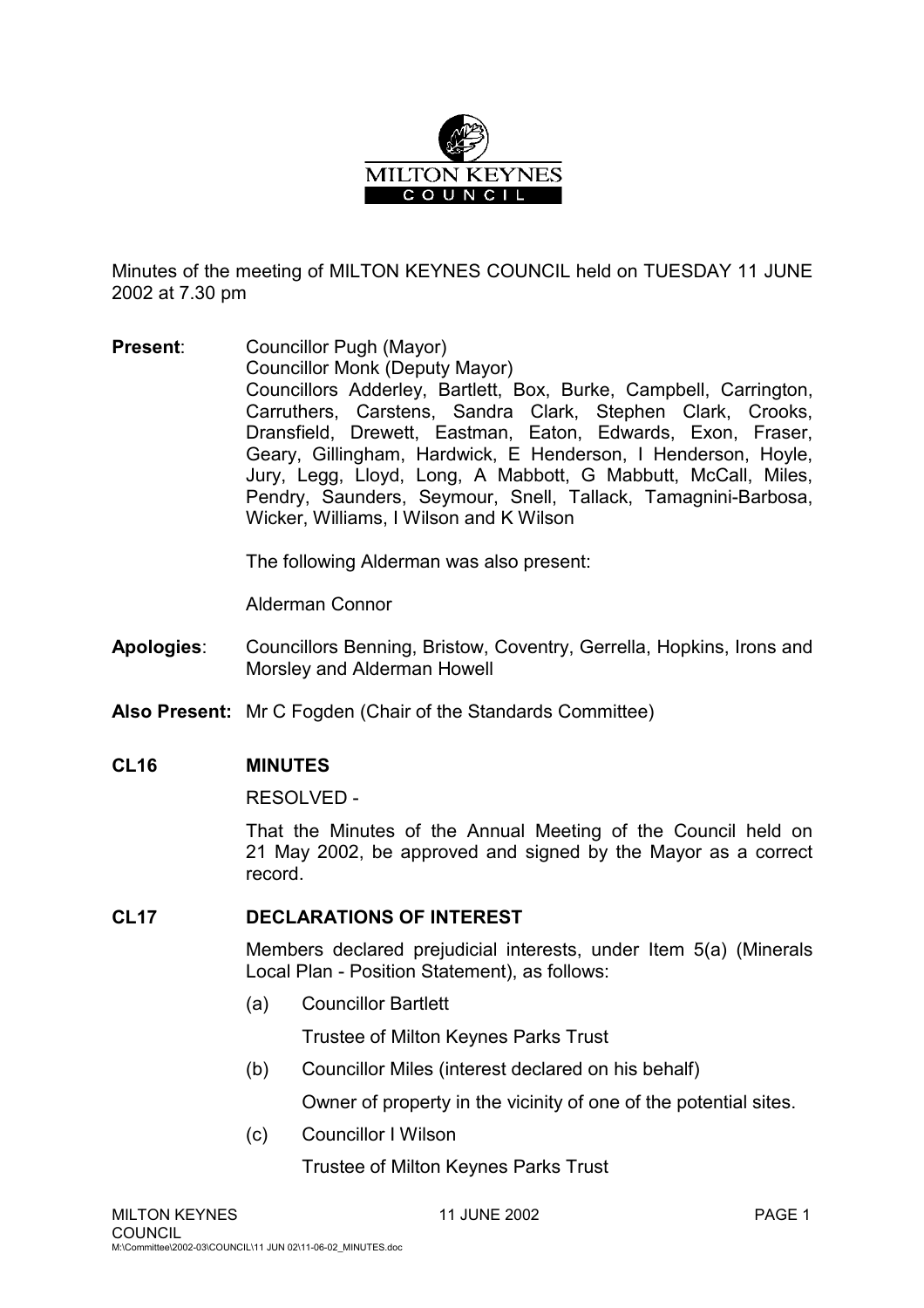The Chief Executive declared an interest as an owner of property in the vicinity of one of the potential sites.

## **CL18 ANNOUNCEMENTS**

The Mayor announced that the Civic Service would be held on Sunday 7 July 2002 at 10.30 am at the Church of Christ the Cornerstone, and would include the Council's celebration of the Queen's Golden Jubilee.

### **CL19 QUESTIONS FROM MEMBERS OF THE PUBLIC**

(a) Question from Mrs Anita Rose to Councillor I Henderson:

"Could you please tell me whether the Council would be willing to facilitate a shopmobility scheme, to be sponsored by major businesses in the town, which will provide mobility all around the City Centre, similar to that operated in Canterbury?"

Reply from Councillor I Henderson:

"The Canterbury scheme looks interesting. The best thing to do is to pass this leaflet onto the City Centre Management people and ask them to look at it. Anything which helps disabled people get around the City Centre deserves to be looked at "

Mrs Rose asked a supplementary question, which was answered by Councillor I Henderson.

(b) Question from Mr C Rose to Councillor Long:

"If the proposed Denbigh Football Stadium actually goes ahead and proves, as many people expect, to be a financial white elephant, can I have an assurance from the Council that it will immediately buy an open top touring bus so that I can then drive all the tourists around the town, and shown them this and the town's other white elephants? I promise that if this happens, I will not charge any money, because by that time the Council will probably be very skint."

Answer from Councillor Long:

"I believe that Wimbledon Football Club coming to Milton Keynes and the development of a modern Stadium in Denbigh, will be a key development in the regeneration of Bletchley."

Mr Rose asked a supplementary question, which was answered by Councillor Long.

(c) The Mayor indicated that he would take questions relating to the Minerals Local Plan as part of that item.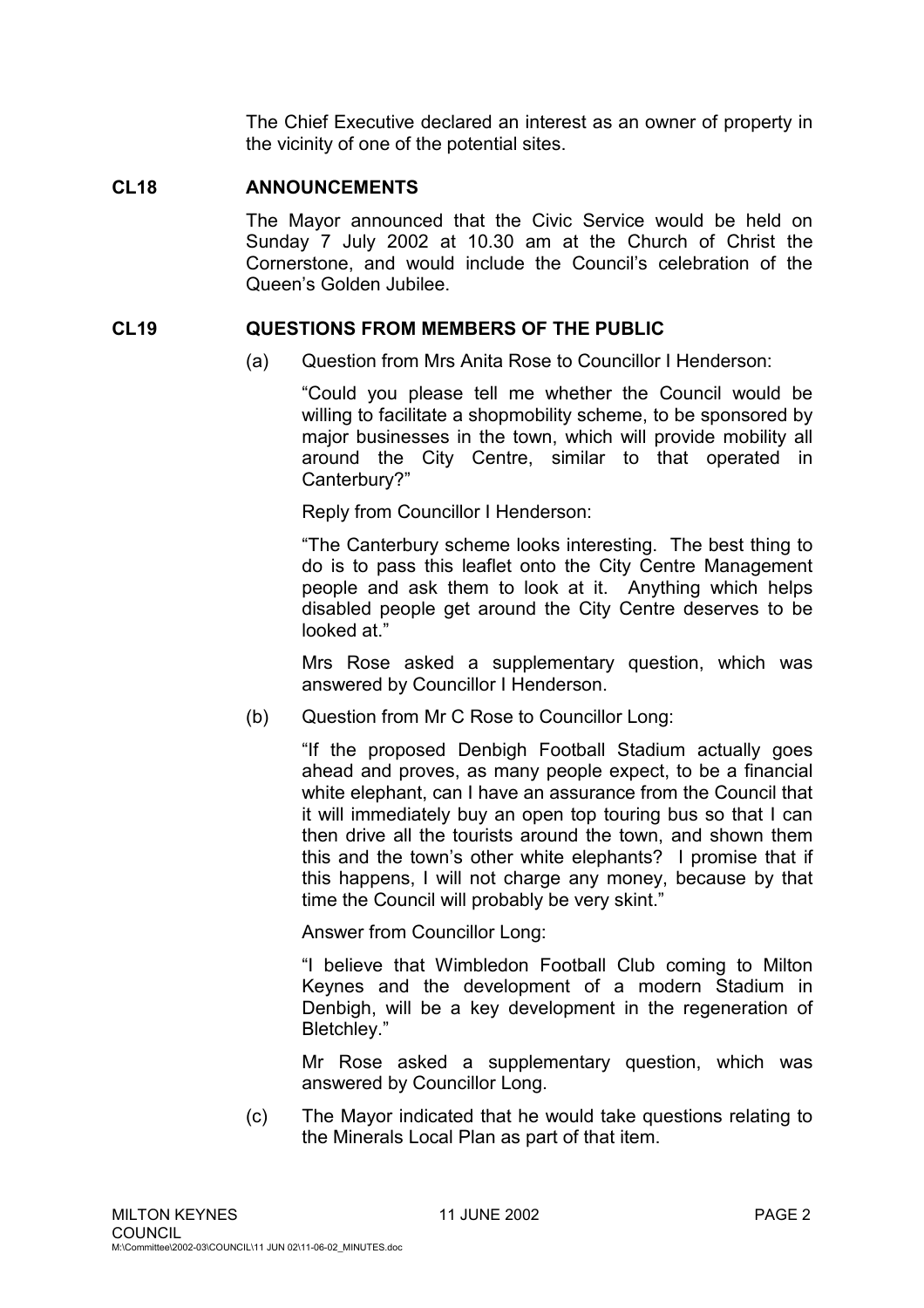### **CL20 PROCEDURAL MOTION**

In accordance with Council Procedure Rule 12a, the Mayor moved that Item 4 (Training Session on Code of Conduct for Councillors) be deferred to the end of the meeting.

The motion was seconded by the Deputy Mayor and agreed by acclamation.

## **CL21 REPORTS FROM CABINET AND COMMITTEES**

(a) Minerals Local Plan - Position Statement (Cabinet - 28 May 2002)

Councillor McCall moved the following recommendation from the Cabinet meeting on 28 May 2002 (Minute C11), which was seconded by Councillor G Mabbutt:

- 1. That the following principles for the Deposit Draft Minerals Local Plan, be adopted:
	- (a) to make an appropriate contribution to meet local, regional and national needs for minerals;
	- (b) to protect the Area of Attractive Landscape and to minimise the adverse effects of mineral extraction on the Council's environmental resources, in accordance with Policy M2 of the Adopted Buckinghamshire County Structure Plan 1991-2011;
	- (c) to minimise the adverse effects of mineral extraction on the quality of life of nearby residents;
	- (d) to safeguard deposits of potentially valuable minerals against sterilisation by the types of development that would hinder or prevent their subsequent extraction;
	- (e) to support and safeguard the use of rail for the importation of aggregates; and
	- (f) to secure greater use of secondary and recycled material.
- 2. That the following sites be allocated for sand and gravel extraction in the Plan, to meet the Council's apportionment requirement for the period up to 2006:
	- (a) Caldecote Farm, Newport Pagnell; and
	- (b) Manor Farm, Wolverton;
- 3. That officers negotiate the apportionment requirement with Buckinghamshire County Council, covering the period after 2006.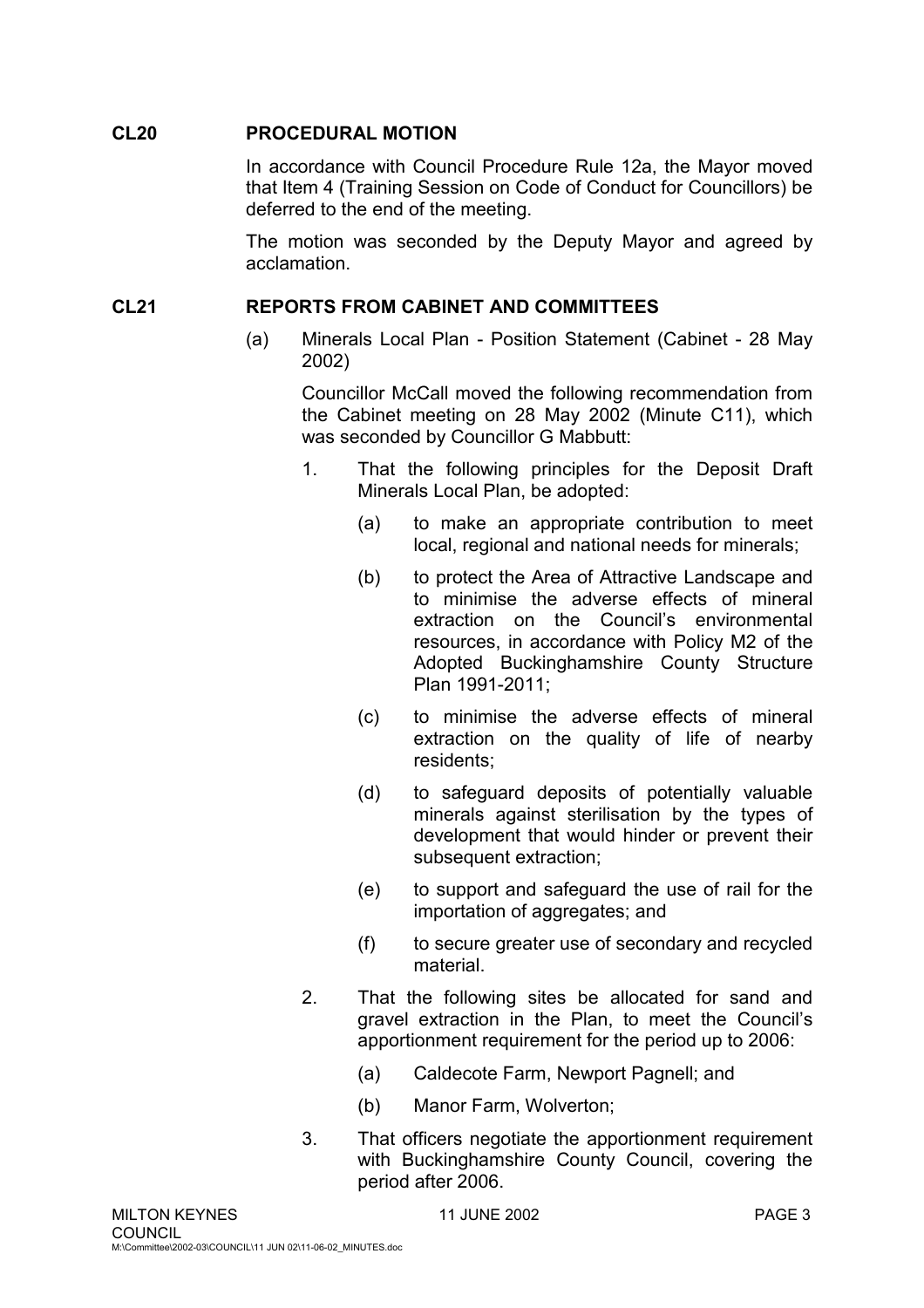Question from Mr M Galloway to Councillor McCall:

"Given that you state that Milton Keynes Council must fulfil the Buckinghamshire's imposed apportionment, please explain why although you only named two sites, you consider it appropriate to include the Wolverton site, although there is no Environmental Impact Assessment or Flood Risk Assessment first?"

Answer from Councillor McCall:

"It is not a pre-requisite to adopting a minerals plan that an environmental impact and flood assessment takes place, in fact it is not normal practice to do so before the deposit plan stage. Clearly these will have to take place before any planning application could be approved by the Development Control Committee."

Mr Galloway asked a supplementary question, which was answered by Councillor McCall.

Councillor Saunders moved the following amendment, which was seconded by Councillor Long, and on which a recorded vote was requested:

"1. That clause 2 of the motion be deleted and replaced with the following:

> 'That the findings of the 1982 British Geological Survey be noted, specifically that it said "the main deposits of workable aggregates in north Buckinghamshire are found in the river valley of the Great Ouse to the north of the M1 motorway, although even here, they tend to be shallow compared to the deposits in south Buckinghamshire.'

2. That the following additional clause be added to the motion:

'That the Council agrees to:

- (a) reopen negotiations through the Department of Transport, Local Government and the Regions with Buckinghamshire County Council to agree a revised apportionment that reflects the geological distribution of gravel;
- (b) not proceed with allocating gravel extraction at Wolverton pending the outcome of these negotiations; and
- (c) proceed with the designation of the Wolverton and Passenham 'Areas of Attractive Landscape', as recommended by Cabinet on 19 March 2002.'"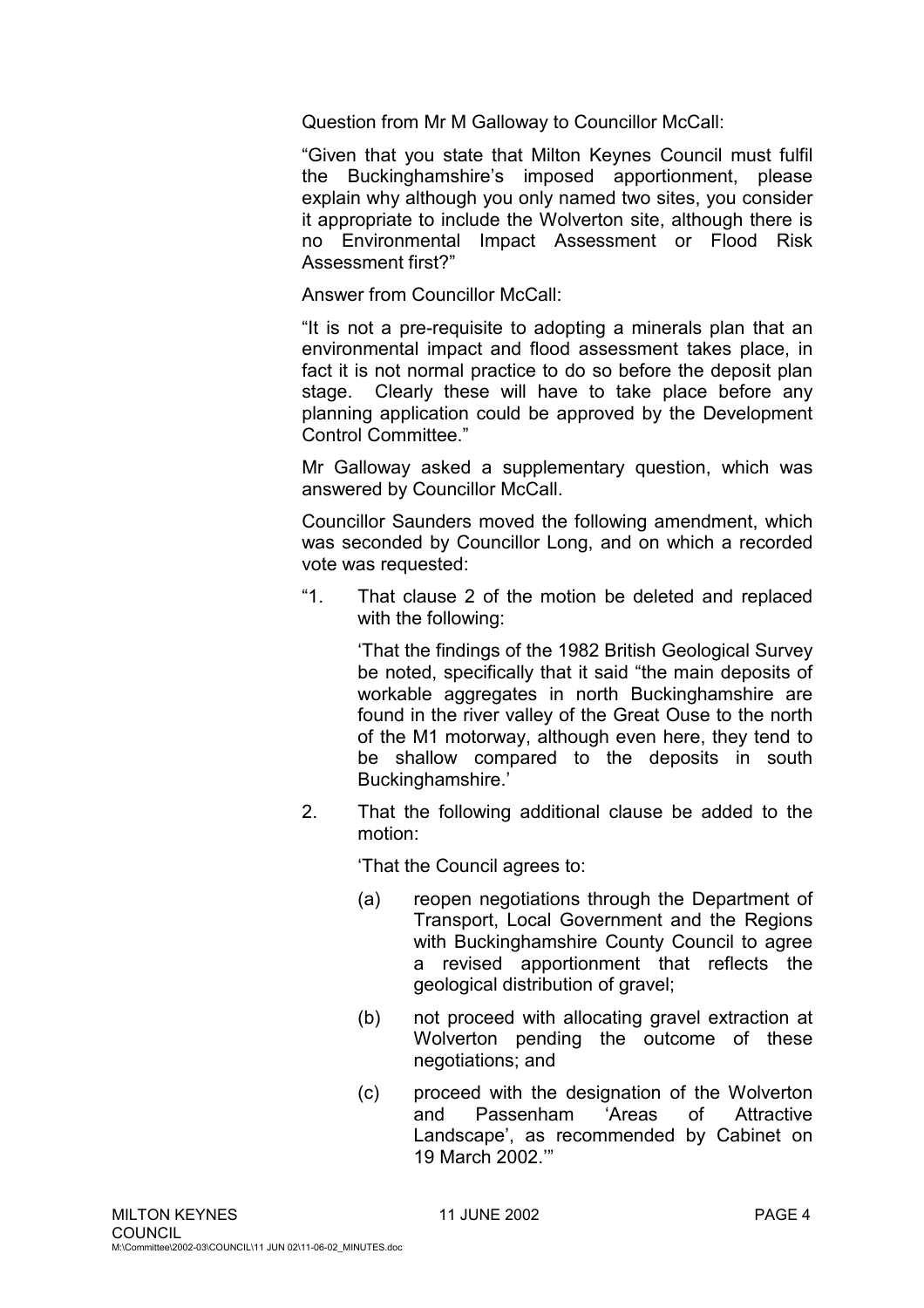The voting was as follows:

FOR: Councillors Adderley, Box, Campbell, Edwards, Geary, Gillingham, Jury, Legg, Lloyd, Long, A Mabbott, Pendry, Saunders and K Wilson (14)

AGAINST: Councillors Burke, Carrington, Carruthers, Carstens, Sandra Clark, Stephen Clark, Crooks, Drewett, Eastman, Eaton, Exon, Fraser, Hardwick, E Henderson, I Henderson, Hoyle, G Mabbutt, McCall, Monk, Pugh, Seymour, Snell, Tallack, Tamagnini-Barbosa, Wicker and Williams (26)

ABSTENTION: Councillor Dransfield (1)

The amendment was declared lost.

On being put to the vote, the original motion was declared carried, with 24 Members voting for, 16 Members voting against and 1 Member abstaining.

RESOLVED -

That the recommendation of the Cabinet, as set out above, be confirmed.

(b) New Code of Conduct for Councillors - Guidance on Development Control Matters (Standards Committee - 29 May 2002)

The Council noted that the Standards Committee had not completed its work on the Guidance on Development Control matters, and accordingly the item was deferred.

### **CL22 MEMBERS' MATTERS - NOTICE OF MOTIONS**

It was noted that no notices of motions had been submitted for this meeting.

### **CL23 MEMBERS' QUESTIONS**

(a) Question from Councillor Dransfield to Councillor G Mabbutt:

"I presume it is Councillor Mabbutt who is responsible for transport policy. Would he care to explain how the new Administration came to make a politically correct decision one day and then a politically incorrect decision the next day? Isn't it about time that we started to think about what the people of Milton Keynes are thinking? Does he not agree with me, that if the people of Milton Keynes had realised that they were going to be banned from having the Union Jack for the Queen's Jubilee, or the English flag for England playing in the World Cup, they would certainly not have wanted to have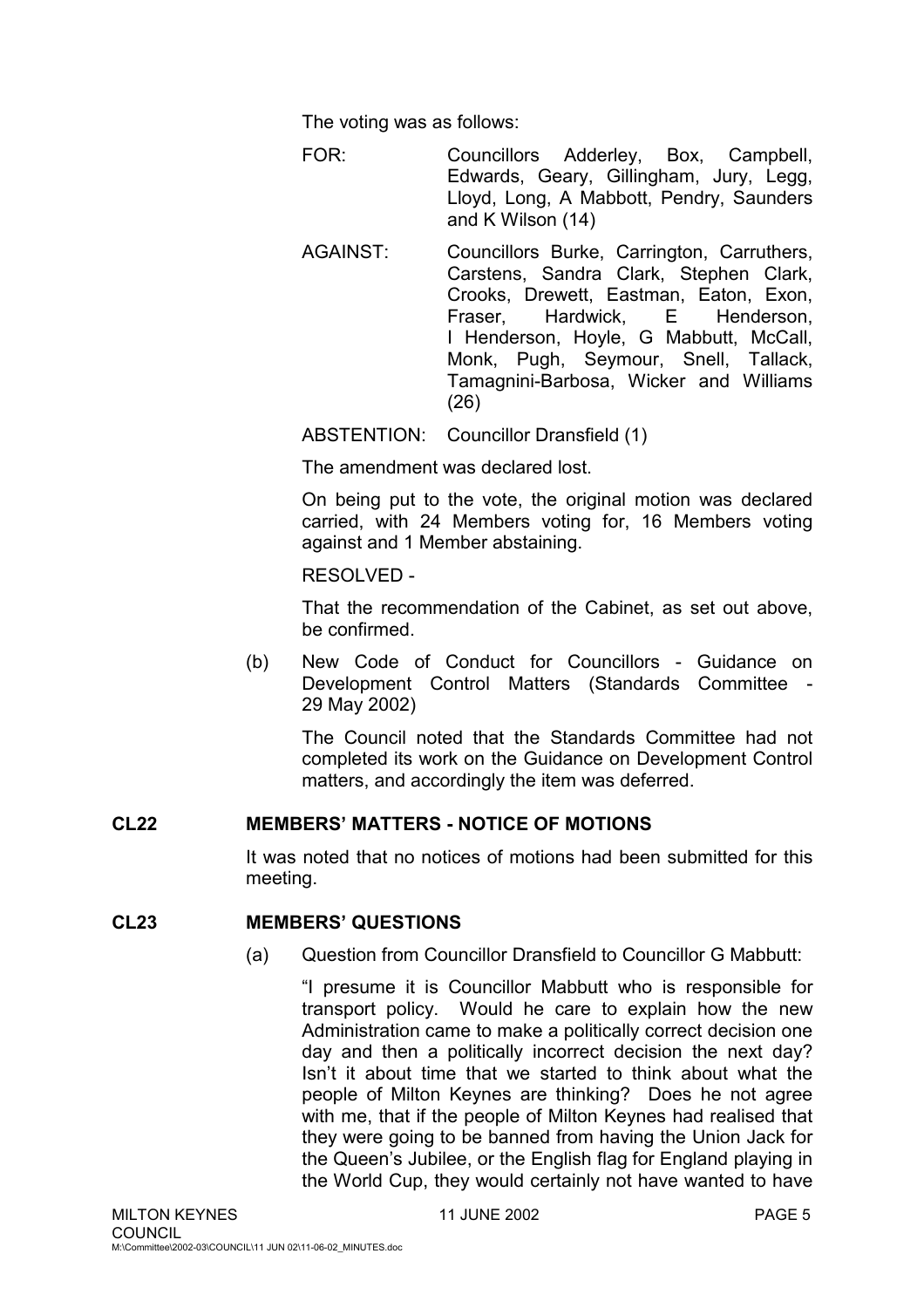voted for his motley crew? The very idea, that he's going to remove this ban in three weeks time, is he going to do the same thing forever more, or is he still going to be carrying on being politically incorrect?"

Answer from Councillor G Mabbutt:

"I did not impose the ban. In fact, I was the person who asked for the ban to be lifted. Can I say to Councillor Dransfield, you have, for a number of years, been a Member of the Taxi Panel, you are, therefore, very familiar with the Regulations which govern the issue of taxi vehicle licences, both for Hackney Carriages and private hire vehicles. I would assume if you objected to them, you would have tried to change them in that period. One of those things in the Regulations is no signs, notices, advertisements, plaques, marks, numbers, letters, figures, symbols, emblems or devices whatsoever, should be displayed on or in the vehicle, except that maybe required by statutory provision.

That is the Regulation and the officers took it very literally to the letter. When they saw the flags flying officers decided that was contravention of the policy as laid down by this Council, which you, Councillor Dransfield, had not at any time tried to change and, therefore, they enforced the Regulation. When I heard about this, I discussed it with the officers, as it appeared a little bit over the top. I had legal advice which said we could not lift the restrictions completely without going through a protracted period of consultations, but what we could do was to ask the Strategic Director Environment to ask the officers to be flexible and lift the ban on flying national flags on taxi cabs. Therefore, I responded to public opinion. We, of course, are very patriotic here, we want England to win and we very much enjoyed the Jubilee celebrations.

I think that we, on this side of the Chamber, have done everything possible to go along with the public mood and I hearby announce that I have agreed with officers that there should be a review of the licensing conditions, in liaison with the Trade.

 It was merely the officers carrying out existing policy as they should do and as you know, when it came to our attention, we relaxed the ban."

Councillor Dransfield asked a supplementary question, which was answered by Councillor G Mabbutt.

(b) Question from Councillor Gillingham to Councillor G Mabbutt:

"I understand the original restriction on flying national flags on Hackney Carriages was introduced, due to a predominance of Pakistani drivers displaying their national flag. I have no problem with that, but I wonder if the same head of steam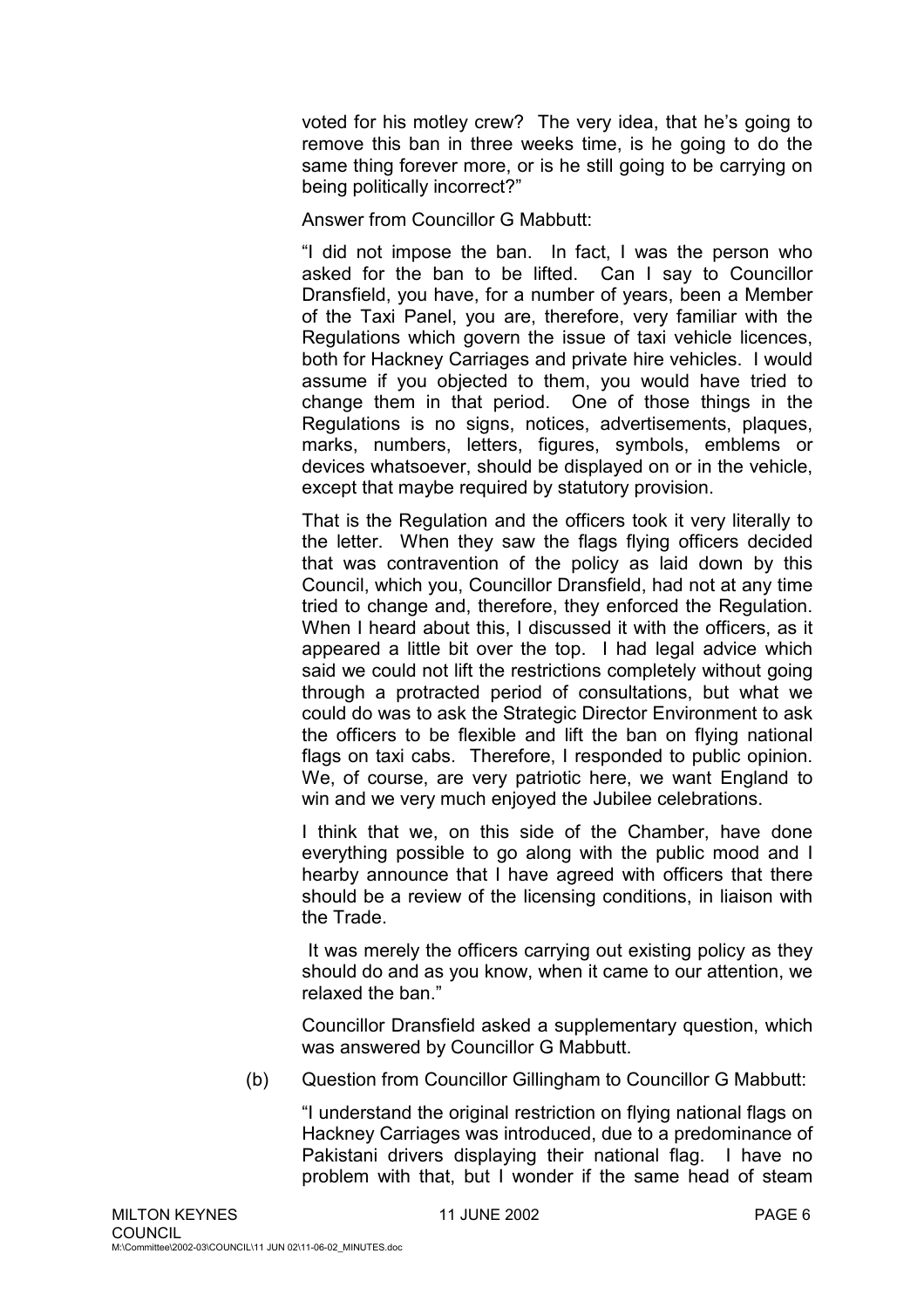would have built up around banning the display of a Pakistani flag - I suspect it would not have. I think there is a danger of there being a little bit of tactlessness about this. I do know that certain members of the Bengali community in Bletchley feel that the Council is adopting double standards by removing this ban so quickly, when the ban on displaying of Pakistani flags was introduced. If Pakistan were to tour England again, would the displaying of Pakistani flags be banned and if there was a public outcry, how would Councillor Mabbutt react?"

Answer from Councillor G Mabbutt:

"I have already announced that the administration is going to be reviewing the licensing conditions, which will take care of that situation."

(c) Question from Councillor Legg to Councillor G Mabbutt:

"In recent weeks, local bus operators have announced the slashing of the No. 5 Sunday Service, and the withdrawal of the No. 7 Service. Your Liberal Democrat manifesto was very clear in its commitment to increase and improve bus services. This is clearly contrary to that policy. Can you explain tonight what steps you will be taking to reverse these decisions and implement your manifesto commitments to the public?"

Answer from Councillor G Mabbutt:

"The evening, weekend and No. 7 Services were due to be slashed because the previous Administration had not increased the budget for public transport in the current year, and the tenders for the services had come in £140,000 in excess of the budget. None of those services are now going to be lost because I have taken the decision in consultation with the Central Milton Keynes Parking Group and my Cabinet colleagues, to allocate some of the income from the parking funds to keep these services running.

When I've just stood on a manifesto to increase public transport, I'm not going to cut it purely because the previous Administration did not allow insufficient funds in this year's budget."

(d) Question from Councillor Campbell to Councillor G Mabbutt:

"The quality bus service No. 5 which runs from the Lakes Estate to the City Centre via Central Bletchley, is about to have its Sunday service slashed by half. This serves some of the most disadvantaged members of Milton Keynes, with the lowest car ownership. In view of the Liberal Democrat manifesto commitments to improve and increase these bus services, and also to tackle social exclusion and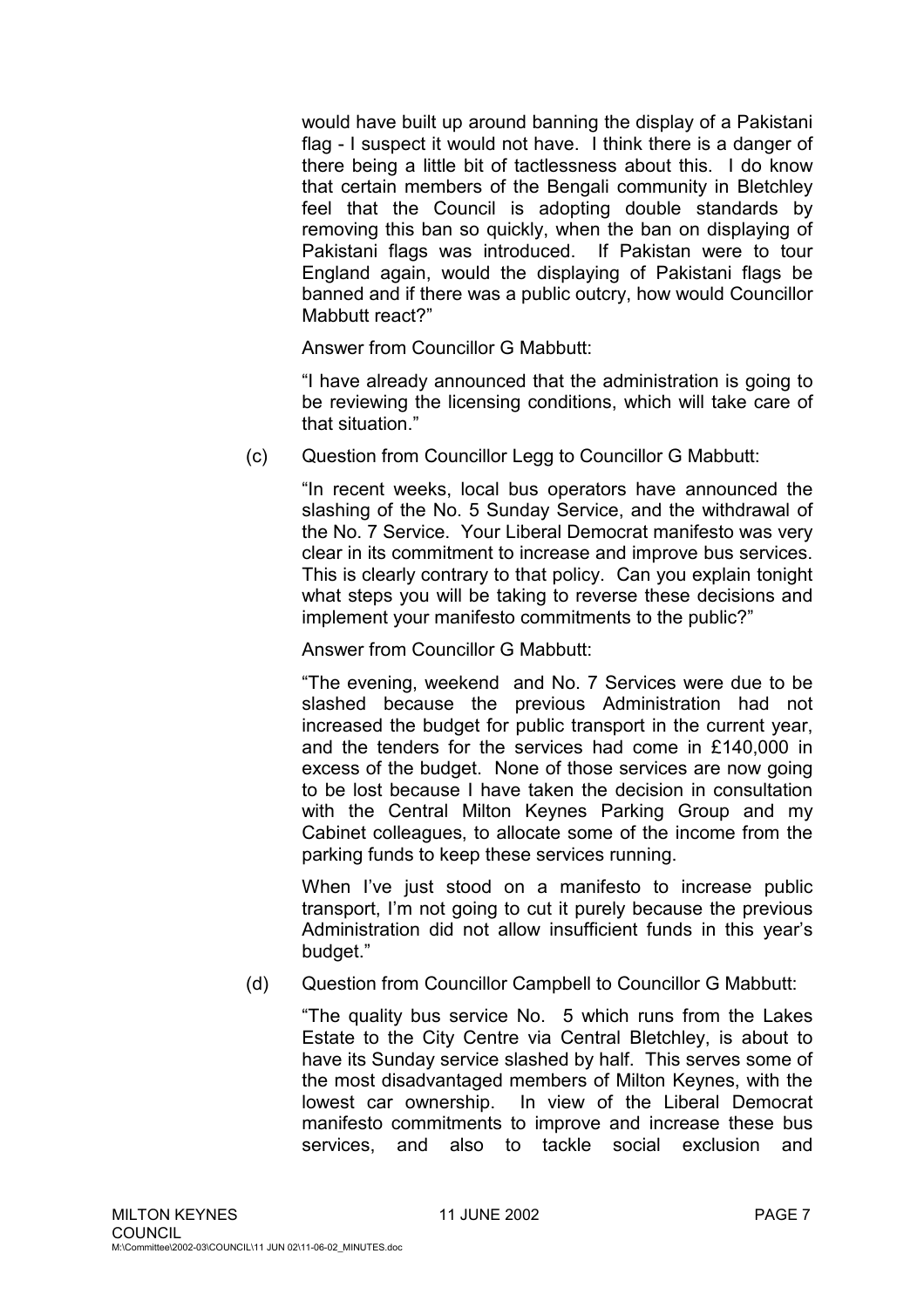disadvantage, could Councillor Mabbutt give a clear commitment to subsidise the shortfall in this service?"

Answer from Councillor G Mabbutt:

"I have not received notification of cuts to the No. 5 service in particular. What I have received is notification of changes to weekend services in general. I have already said the weekend services which came in above the budget allocation, which I assume includes the No. 5, will continue to be run and they will be paid for as income from the Central Milton Keynes Car Parking fund. I will check if the No. 5 is included, but most definitely the No. 7 is."

Councillor Campbell asked a supplementary question, which was answered by Councillor Mabbutt.

(e) Question from Councillor K Wilson to Councillor I Henderson:

"On 31 May 2002, you wrote to all tenants of Milton Keynes advising them that the housing repairs service was going to be slashed following a decision taken by officers, and supported by yourself, for reasons to do with housing finance.

My question relates to the constitutionality of that decision because it now appears, does it not, that, in fact, the decision was never made and that the decision is going to be remade on 14 June 2002, and then, subject to proper scrutiny and proper calling procedures, as it should have been in the first place. In view of the fact you have already written to 14,000 tenants advising them of a decision that has not been made, would you like to take this opportunity to apologise for informing them some weeks to prematurely of a decision that has not been made?"

Answer from Councillor I Henderson:

"I am really almost speechless at the cheek of an outgoing Administration who left behind a £1.9 million hole in a budget that needs to be bridged, and instead of apologising to the tenants for doing that, you actually pick on the technicality of the decision that was made. I think you really have a cheek.

There is a point about the technicality of the decision that was made. The letter that was written was sent to be checked by the officers in the Legal Department. Unfortunately, what was not picked up was that the decision needed to go through a proper loop. You are quite right about that. It is being put right now. In the meantime, the decision has been taken in the sense that a moratorium has been put on those repairs, so it is perfectly accurate to inform the tenants of what is happening at the moment. As a result of this action some of the money is already being re-cooped. It was an emergency situation and we could not allow the overspend to continue to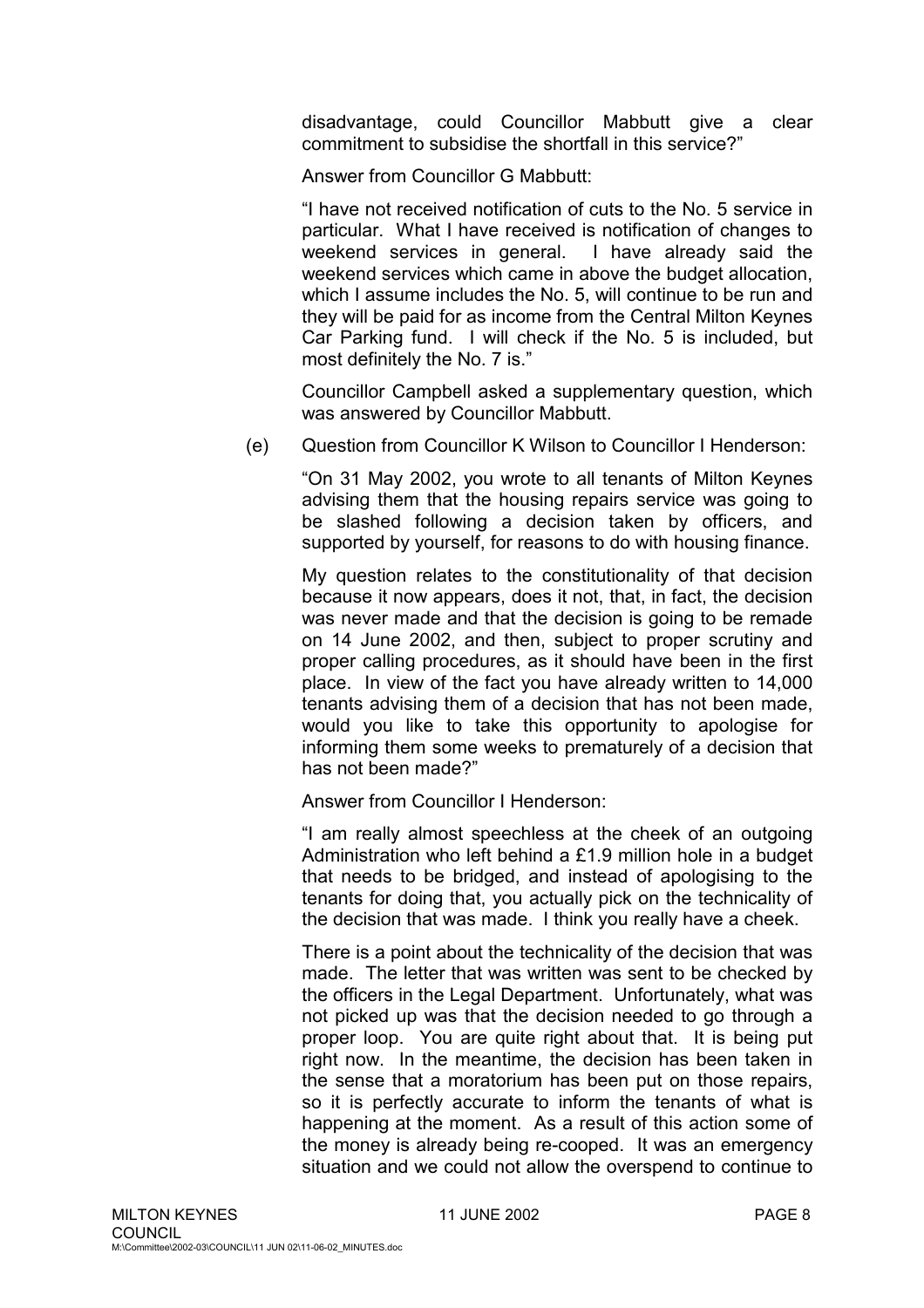run and try and pick it up later. The decision is now going through the proper channels, but, I repeat, that I am appalled that you have the nerve to stand up and comment without making any kind of acknowledgement that it was your Administration that left this mess for the tenants to suffer.'

Councillor K Wilson asked a supplementary question, which was answered by Councillor I Henderson.

(f) Question from Councillor Pendry to Councillor E Henderson:

"We have had a shortage of school places on the east and west flanks, highlighted in recent months. With the growing population in Milton Keynes in these areas and also a possibility of a change in the age of transfer, can the Administration be confident and assure us that the proposals for change and consultation are fully prepared?"

Answer from Councillor E Henderson:

"The process of working towards a consultation on the review of ages of transfer is another area where the previous Administration dithered, hovered, were indecisive and mucked about for a considerable period of time. We will be initiating that consultation with some preliminary meetings towards the end of this term, with Heads and Chairs of Governors, in order to launch the consultation in detail at the beginning of September 2002. If Councillor Pendry had let me know the detail of his question in advance, I could have been precise as to dates and times.

Turning to the first part of the question about the shortage of school places on the east and west flanks, this is another example of really quite outstanding incompetence by the previous Administration. I wonder how many Members of this Council are aware that the last time that Milton Keynes Council put in a bid for Basic Need Allocation for primary school places was in 1999, no bid in 2000 or 2001, I really find it extraordinary. No wonder they have to change their spokespersons because it would be even more embarrassing for Councillors Saunders or Lloyd to be asking a similar question. However, it has become apparent to us within a very few days of taking office, that the expectation of the previous Administration was that the next primary school to be opened on the west flank would be in 2005, and on the east flank also in 2005. We have very quickly realised that actually what is needed is six new primary schools by 2005 on the east and west flanks.

We have initiated discussions and we have been able to find some capital money to start some pre-planning, which, of course, the previous Administration cut out of the capital budget. We are entering into discussions with the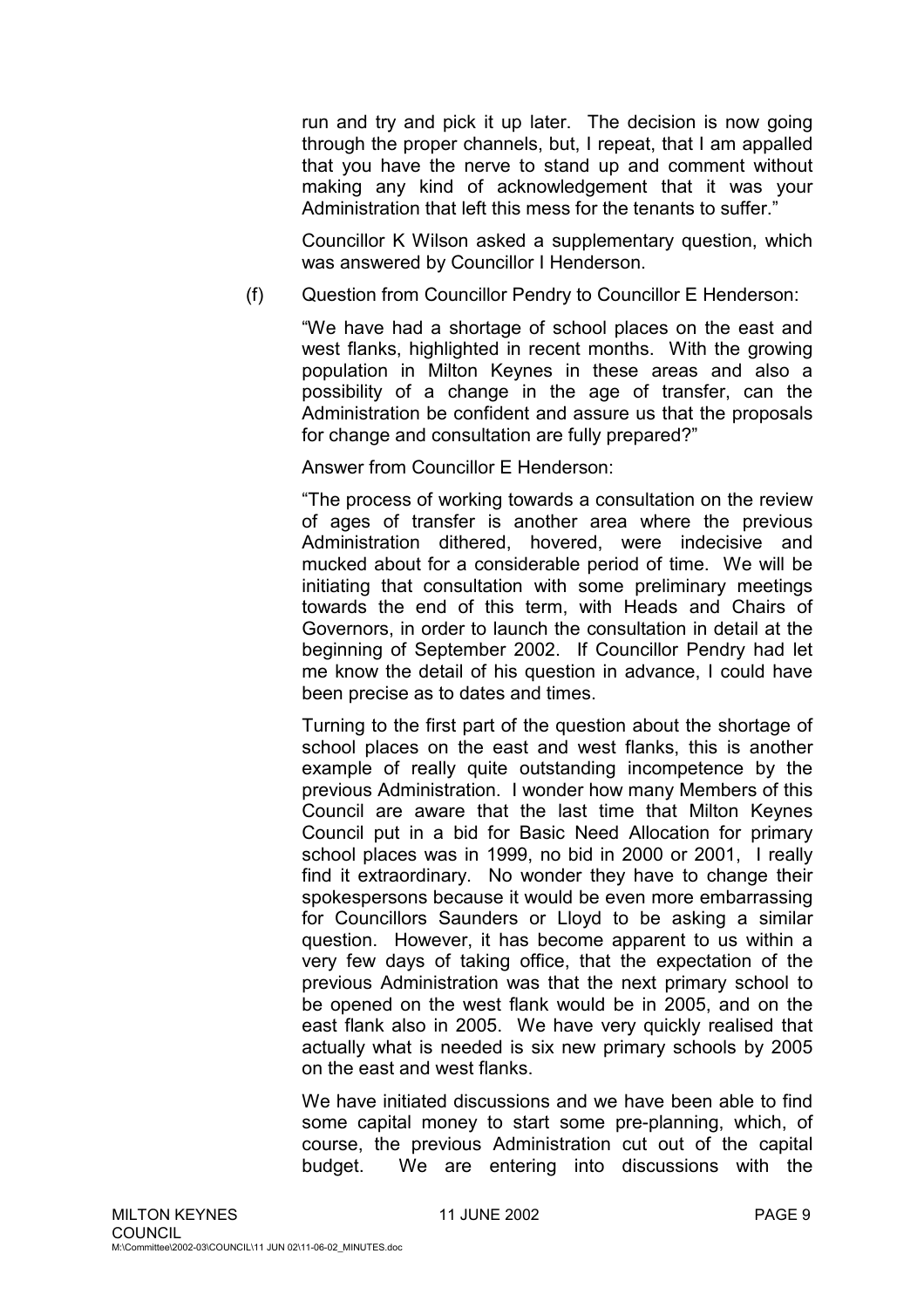Department for Education and Skills in the hope that we will be able to get an extra out of time capital allocation in order to start building new schools on both flanks at Tattenhoe and Middleton by this Autumn.

If we don't get this special allocation from the Department for Education and Skills then we will not be able to start until after Christmas. You can be assured that this Administration will be putting in a bid for capital allocations for basic need in primary schools in the normal course of events during this year."

Councillor Pendry asked a supplementary question, which was answered by Councillor E Henderson.

(g) Question from Councillor Bartlett to Councillor G Mabbutt:

"For some while I have been pushing quite hard for officers to ensure that when Milton Keynes took over some of the parking powers, as we did in March/April, that the abuse of disabled parking spaces was hit hard, and that if you parked illegally you were fined. I'd like to think, Councillor Mabbutt, that you approve of that as lead Member and that you are disappointed that so far, since the Council took over this contract, over 1,500 tickets in two months have been issued against people who have abused disabled parking spaces in Milton Keynes. This is disappointing, it shouldn't be even one.

However, the fines raise a lot of income and I'd like to ask you if it is possible that money that is raised through abuse of disabled parking spaces by able bodied people in Milton Keynes, can be used towards providing facilities for disabled people in Milton Keynes when it comes to their transport needs, whether this is bus access, lowering of pavement curb stones, more parking, etc. Also, I welcome the continuation of the good work being done by the Parking Wardens to ensure offenders are prosecuted.

Do you support this and will you make a public statement to the able bodied people in Milton Keynes to walk a little further and to stop abusing people with disabilities?"

Answer from Councillor G Mabbutt:

"First thing I have to say is that we are well aware that the parking by able bodied people in Disabled Bays has not been well enforced in previous years, and we are very pleased that it is being properly enforced now. It is rather a nice idea that the money from the fines could be put into a separate pot and used to provide facilities for people with disabilities. That is something I will ask officers to look at. I cannot guarantee this because all the money that is coming in from fines is going to pay the salaries of the Traffic Wardens and the